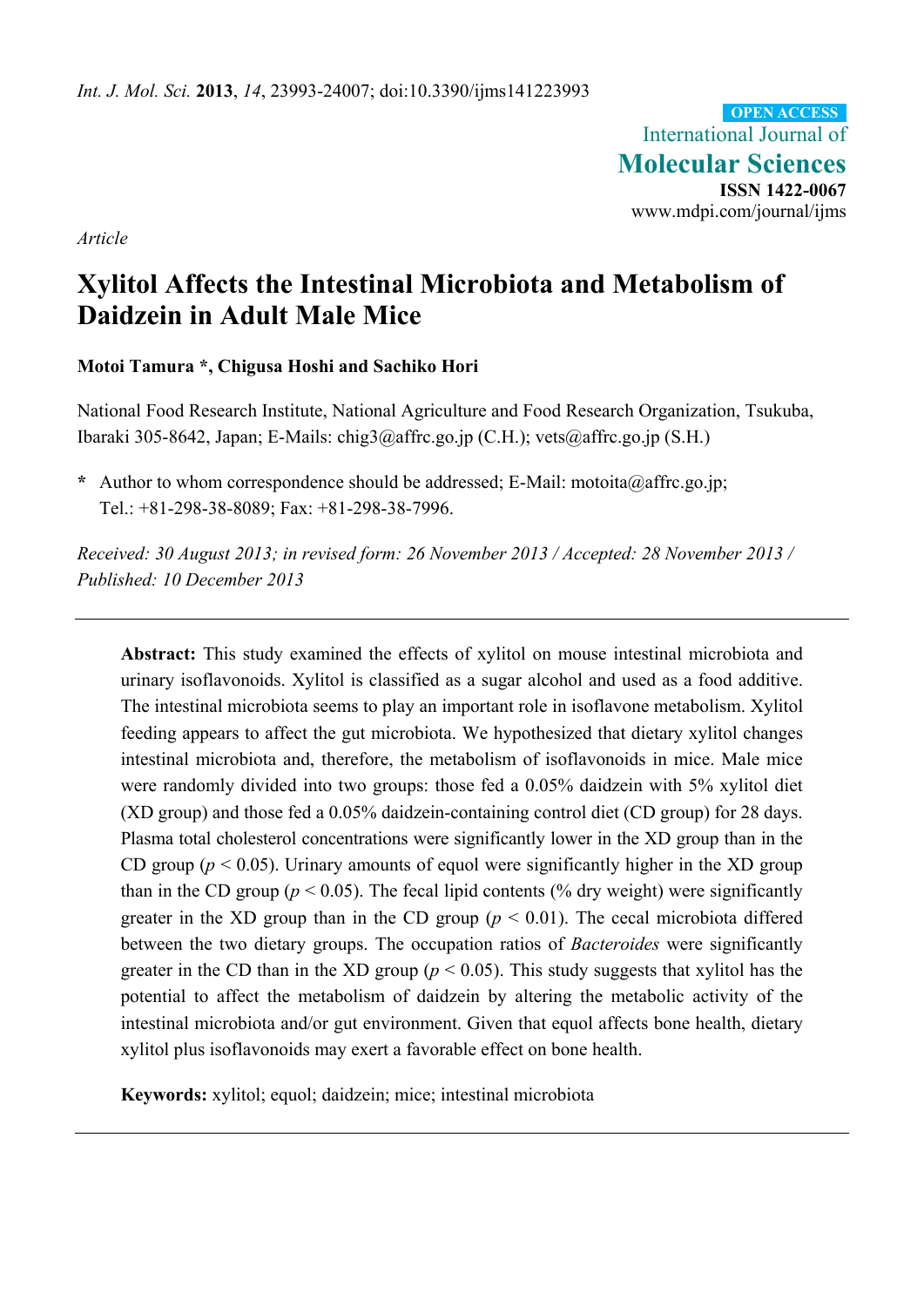#### **1. Introduction**

Xylitol is classified as a sugar alcohol and used as a food additive and in medications. It has been reported that xylitol is a suitable component of a diabetic diet [1] and intake of xylitol may be beneficial in preventing the development of obesity and metabolic abnormalities in rats with diet-induced obesity [2].

It has been suggested that xylitol is a good source of energy of the rats treated with CCl<sub>4</sub> (carbon tetrachloride) because xylitol is more efficiently oxidized to  $CO<sub>2</sub>$  than glucose in the livers treated with CC14 [3]. It has been reported that xylitol restricted the ovariectomy-induced reduction in bone density, in bone ash weight and in concentrations of humeral calcium and phosphorus in ovariectomized (ovx) rats [4]. Furthermore, trabecular bone loss in ovx rats was significantly decreased by dietary xylitol [4]. It has been further reported that xylitol played a protective role against osteoporosis [5]. Xylitol administration has shown improvements in bone biochemical properties [6] and retards the ovariectomy-induced increase of bone turnover in rats [7]. The stimulation of calcium (Ca) absorption in male rats after feeding diets containing xylitol has been elucidated in [8]. Thus, xylitol has favorable effects on bone metabolism.

Isoflavones are a class of phytoestrogens because they bind to the estrogen receptors, albeit weakly compared to endogenous estrogens [9]. It has been suggested that the preventive effect of daidzin, genistin and glycitin significantly prevented bone loss in ovx rats at a dose of 50 mg/kg/day, like estrone [10]. It has been reported that genistein was slightly lower in estrogenic potency than equol with an  $EC_{50}$  of 0.5  $\mu$ M but significantly more potent than the structurally similar compounds daidzein and biochanin A (*p* < 0.01) [11].

Human gastrointestinal bacteria seem to play an important role in isoflavone metabolism [12–16]. Equol is a metabolite of daidzein produced by intestinal microbiota [17]. The chemical structure of daidzein, equol and xylitol is shown in Figure 1. It has also been suggested that the ability to produce equol or equol itself, is closely related to a lower prevalence of prostate cancer [18]. Equol is an important bacterial metabolite in the gut. However, interindividual variations in equol production have been identified. Only 30% to 50% of humans are equol producers [19].

**Figure 1.** Chemical structure of xylitol, daidzein and equol.



Equol (3,4-Dihydro-3-(4-hydroxyphenyl)-2H-1-benzopyran-7-ol)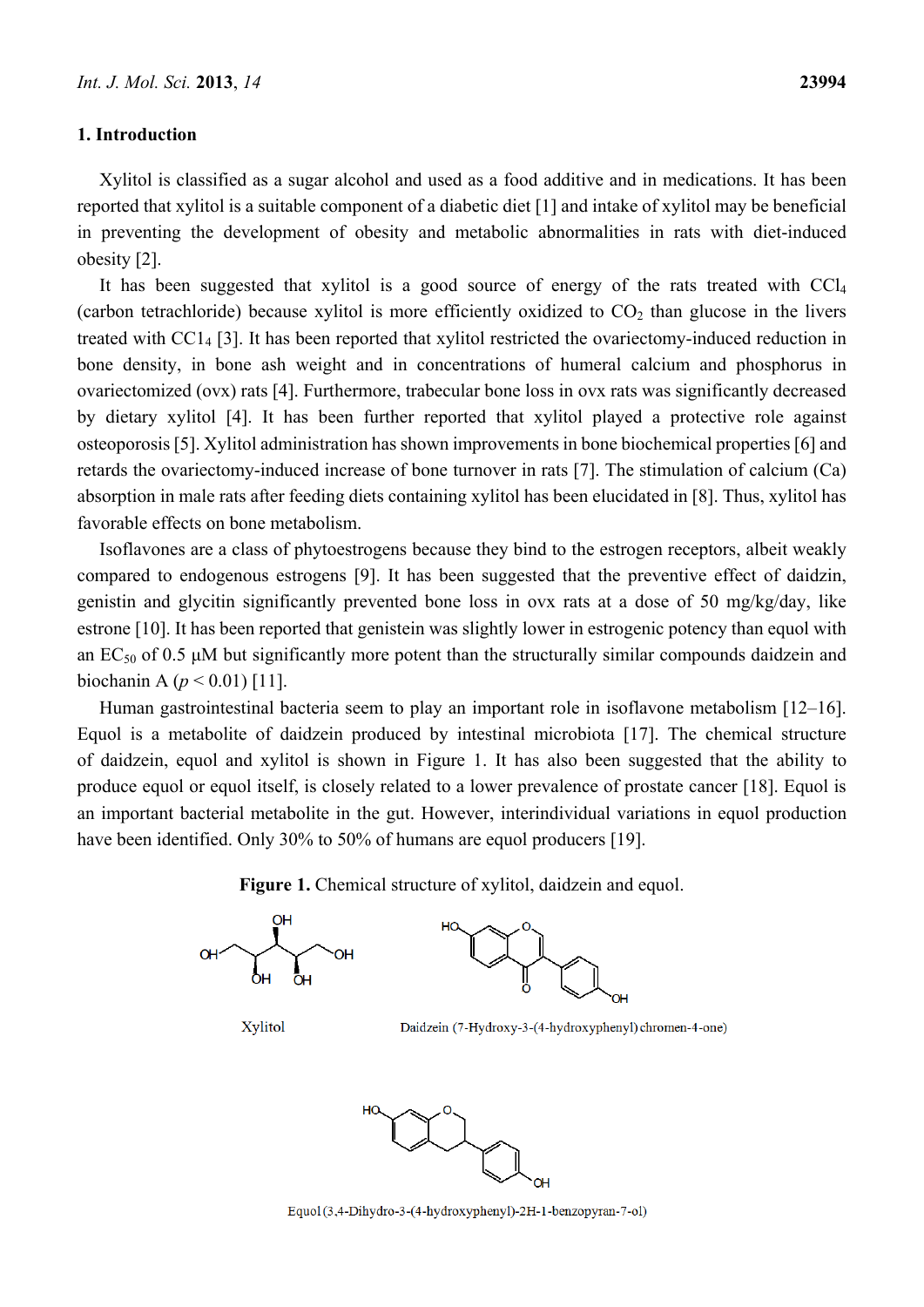Recently, much attention has been focused on the relationship between intestinal microbiota and obesity. Studies on human volunteers have revealed that obesity is associated with changes in the relative abundance of the two dominant bacterial divisions, the Bacteroidetes and the Firmicutes [20].

On the other hand, xylitol feeding caused a clear shift in the rodent fecal microbial population from Gram-negative to Gram-positive bacteria [21]. Xylitol affects the fecal microbiota [21]. Xylitol feeding seems to affect the gut microbiota.

We tested the hypothesis that dietary xylitol changes the metabolism of isoflavonoids and intestinal microbiota in mice.

#### **2. Results and Discussion**

#### *2.1. General Observations*

No significant differences were observed between the control-daidzein (CD) and xylotol-daidzein (XD) groups in final body weight (g) CD (32.2  $\pm$  1.1) and XD (34.4  $\pm$  1.0), food consumption CD  $(4.26 \pm 0.02)$  and XD (4.27  $\pm$  0.02), visceral fat (g) CD (1.44  $\pm$  0.24) and XD (1.49  $\pm$  0.25), amount of feces (g/day) CD (0.34  $\pm$  0.01) and XD (0.34  $\pm$  0.01) or liver weight (g) CD (1.40  $\pm$  0.05) and XD  $(1.58 \pm 0.09)$ . The cecal contents were significantly higher in the XD group  $(0.26 \pm 0.02)$  than in the CD group  $(0.12 \pm 0.01)$   $(p < 0.01)$ .

#### *2.2. Urinary Isoflavonoids*

Xylitol affected the amount of daidzein and its metabolites found in the urine (Figure 2). An HPLC chromatogram obtained from urine of a mouse fed the XD diet is shown in Figure 3. In our results, significant amounts of DHD (dihydrodaidzein), which is a precursor of equol, were excreted in the urine. The proposed pathway for daidzein reduction by intestinal microbiota is shown in Figure 4.

**Figure 2.** Amounts of urinary isoflavonoids of mice in the control diet (CD) group and the xylitol diet (XD) group. Enzymatic hydrolysis of the urinary isoflavone glucuronides was carried out with β-glucuronidase/arylsulfatase from *Helix pomatia*. We measured the urinary isoflavonoids as aglycones. Values are means  $\pm$  SE ( $n = 7$ ). \* Significantly different (*p* < 0.05) from the CD group. The data were analyzed using the Student's *t*-test (equol). Statistical significance was reached with a *p* value of less than 0.05.

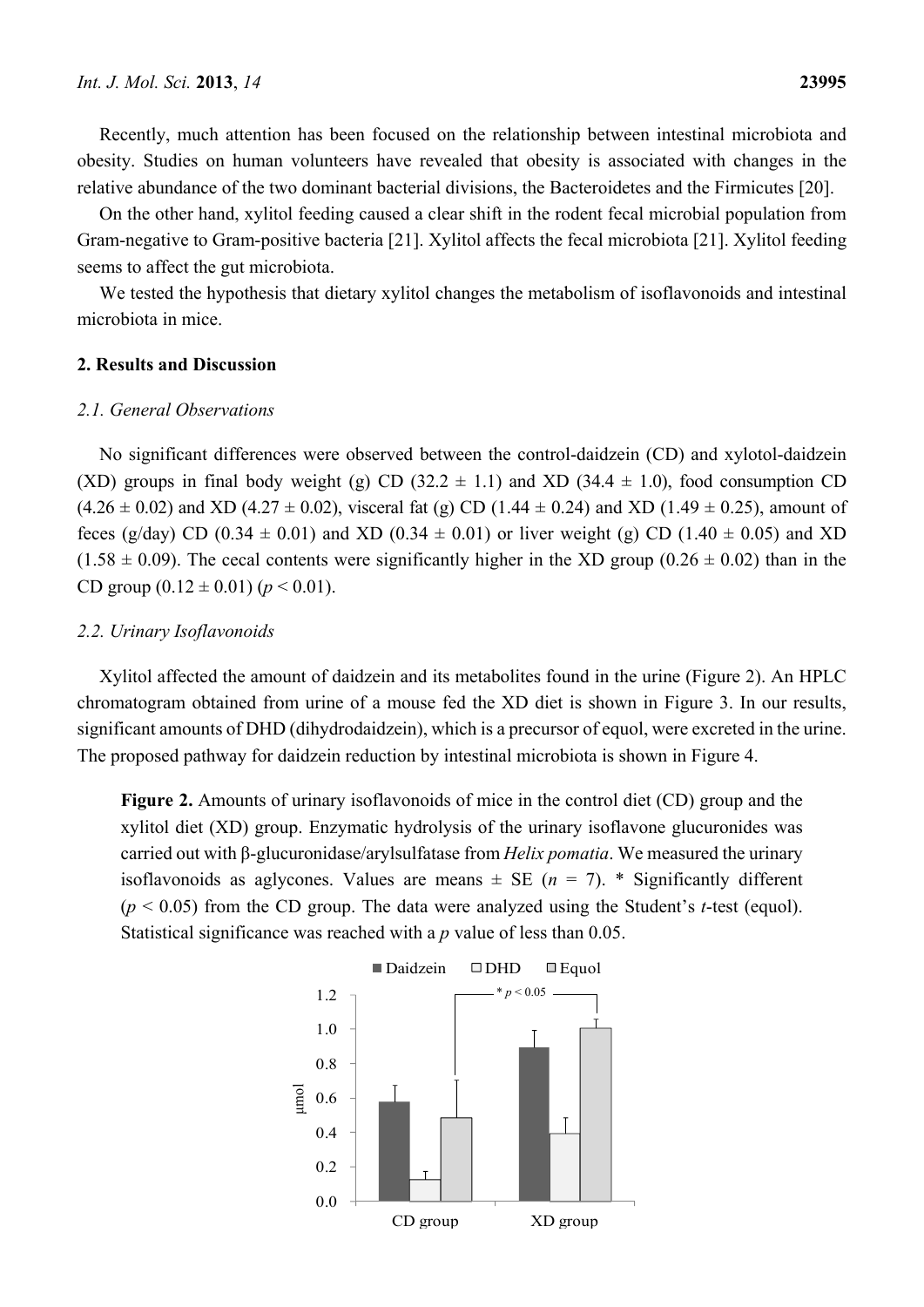





Equol

Tetrahydrodaidzein (THD)

Average urinary amounts of daidzein and dihydrodaidzein (DHD) tended to be higher in the XD group than in the CD group. It has been reported that rat intestinal microbiota rapidly metabolized daidzein to aliphatic compounds that could not be detected by HPLC or mass spectral analysis [23]. Degradation activity of intestinal microbiota against daidzein might have differed between the two groups.

The urinary amounts of equol were significantly higher in the XD group than in the CD group  $(p < 0.05)$  (Figure 2). Xylitol was characterized by a significantly increased production of short-chain fatty acids (SCFA), particularly the concentration of butyrate [24]. The addition of butyrate increased the equol production in equol-producing bacteria [25]. It has been reported that butyrate increased the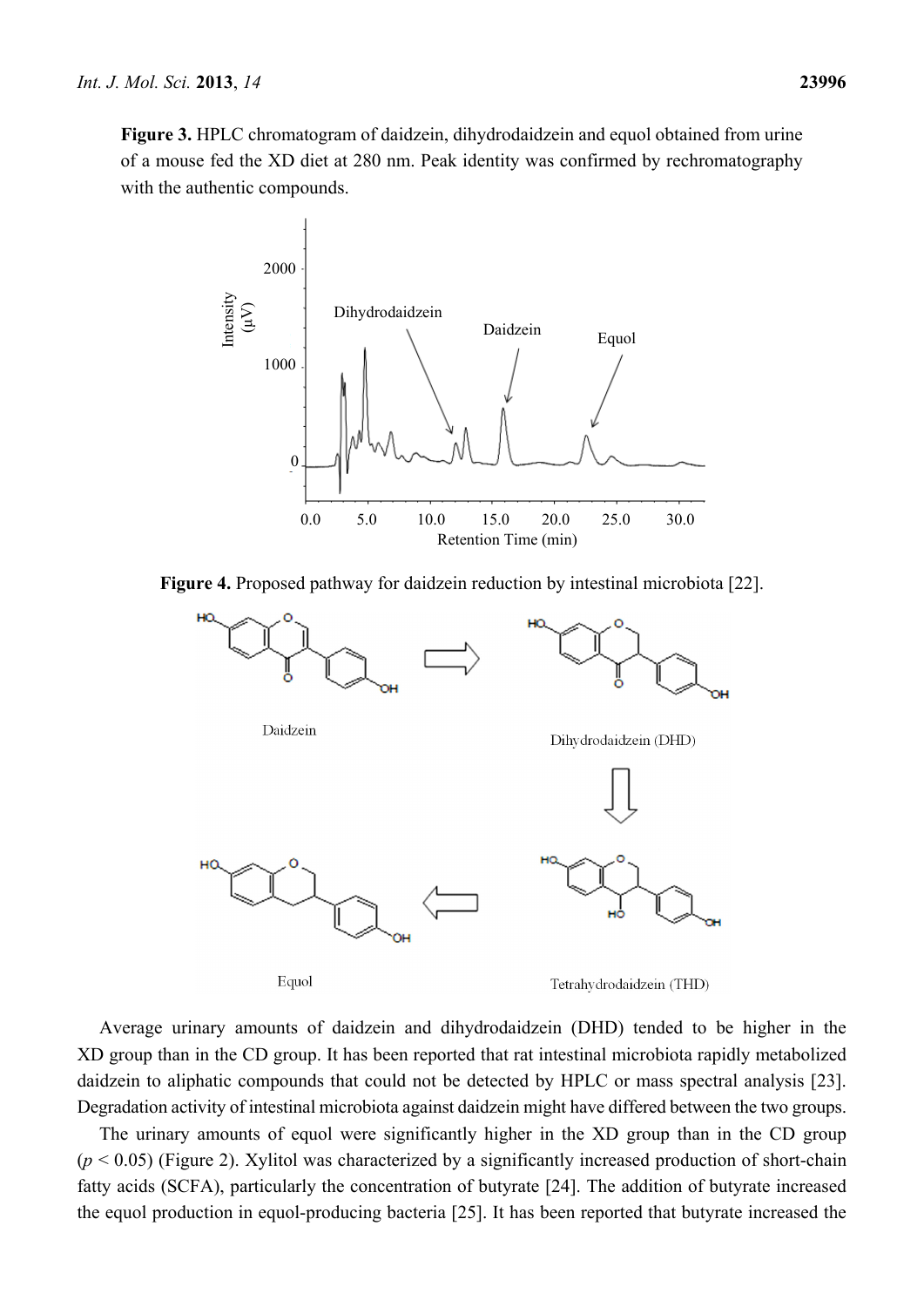conversion ratio of daidzein to equol in equol-producing bacteria [25]. Our results suggest that dietary xylitol might induce equol production by stimulating butyrate-producing bacteria in the fecal microbiota of the mice.

On the other hand, xylitol decreased the rate of gastric emptying but concomitantly accelerated intestinal transit compared with glucose [26]. Thus, xylitol administration might alter the gut environment and metabolism of isoflavonoids. Our results suggest that dietary xylitol has the potential to affect the metabolism of equol by altering the metabolic activity of the intestinal microbiota and/or digestion and absorption of isoflavonoids.

It has been indicated that xylitol exerted beneficial effects on bone health [4,8,27,28]. Equol also affects the bone health [29,30]. It has been reported that a combination of dietary fructooligosaccharides and isoflavone conjugates increases femoral bone mineral density and equol production in ovx mice [30]. It has been suggested that 10 mg/day of equol supplementation contributes to bone health in non-equol-producing postmenopausal women without adverse effects [31]. Dietary xylitol plus isoflavonoids may exert a synergic effect on bone health, resulting in the prevention of the osteoporosis.

#### *2.3. Amount of Fecal Lipid Contents*

The XD diet significantly affected the fecal lipid contents. The fecal lipid contents (% dry weight) of feces sampled on the final days of the experiment were significantly greater in the XD group than in the CD group ( $p < 0.01$ ), as shown in Figure 5.

**Figure 5.** The fecal lipid contents (% dry weight) sampled on the final days of the experiment were significantly greater in the XD group than in the CD group ( $p < 0.01$ ) Values are means  $\pm$  SE ( $n = 7$ ). The data were analyzed using the Student's *t*-test analysis. \*\* Significantly different (*p* < 0.01) from the CD group.



Xylitol seems to affect gut function. It has been reported that after ingestion of 25 g xylitol, gastric emptying was markedly prolonged in human volunteers [32]. Prolonged gastric emptying by xylitol might reduce the absorption of lipids, resulting in the increase of the fecal lipid contents in the XD group.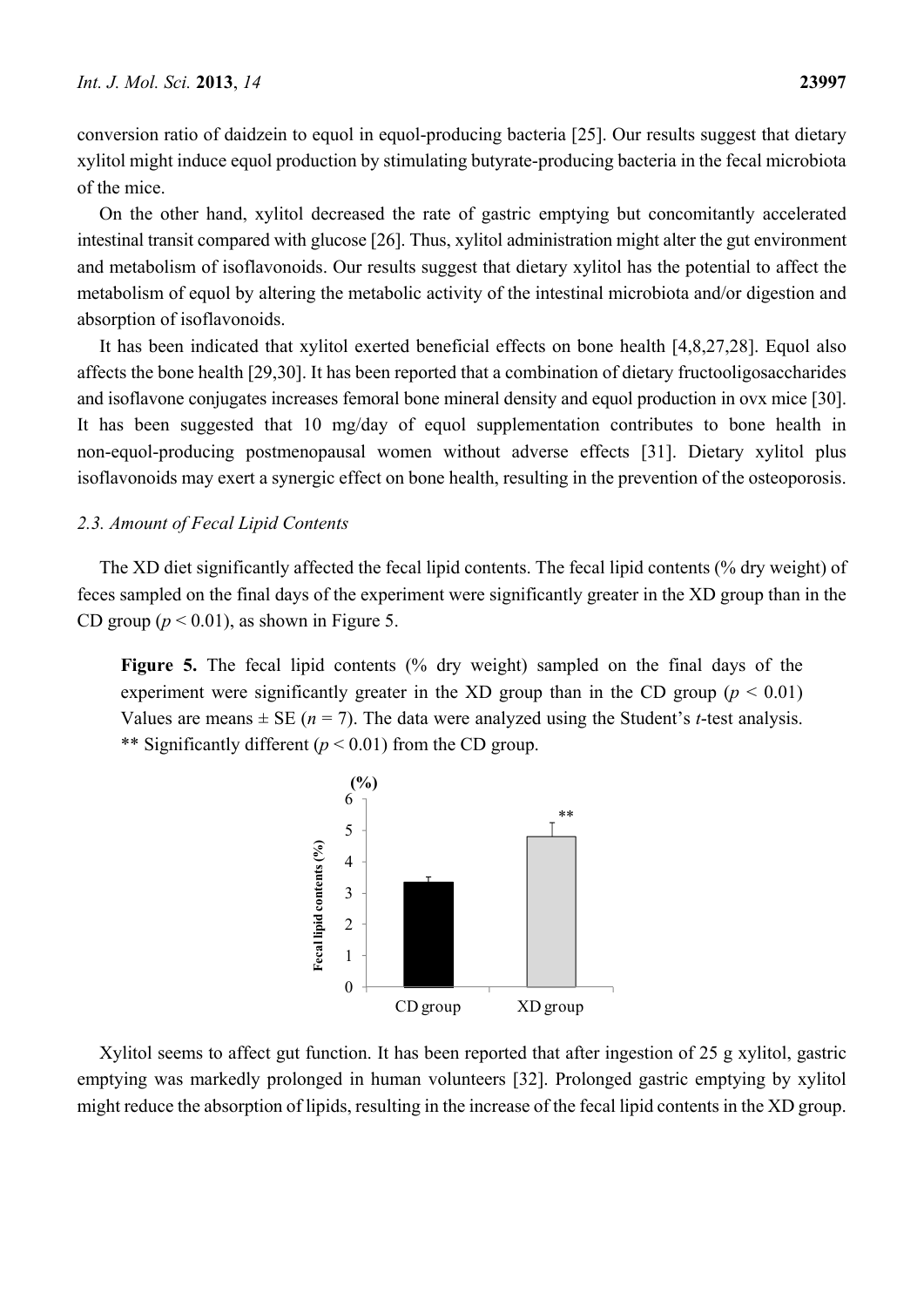The plasma was separated from whole blood by centrifugation and used for analysis of plasma triglycerides, total cholesterol and phospholipids. Plasma lipids are shown in Figure 6. Plasma cholesterol concentrations were modestly lower in the XD (185.2  $\pm$  13.0 mg/dL) than in the CD  $(230.8 \pm 16.2 \text{ mg/dL})$  group ( $p < 0.05$ ). No significant differences in the plasma triglyceride (TG) concentrations (CD, 146.6  $\pm$  26.6 mg/dL; XD, 146.8  $\pm$  14.0 mg/dL) or plasma phospholipids (PL) concentrations (CD, 313.7  $\pm$  22.3 mg/dL; XD, 313.6  $\pm$  28.9 mg/dL) were observed between the two groups.

**Figure 6.** Plasma total cholesterol, triglycerides (TG) and phospholipids (PL) concentrations of mice in the xylitol-daidzein (XD) and control-daidzein (CD) groups. Values are means  $\pm$  SE (*n* = 7). The data were analyzed using the Student's *t*-test analysis (*p* < 0.05). \* Significantly different ( $p < 0.05$ ) from the CD group.



It was reported that an isoflavone aglycone-rich extract without soy protein attenuated atherosclerosis development in cholesterol-fed rabbits [33]. Dietary daidzein contained in the experimental diet affected the plasma lipids in both the CD and XD groups. However, plasma total cholesterol concentrations were significantly lower in the XD group than in the CD group. The contribution of daidzein was not evident at the plasma cholesterol level. It has been reported that xylitol-fed rats had significantly lower serum total cholesterol levels than control rats [34,35]. Dietary xylitol might have potent cholesterol-lowering effect in mice. However, no significant differences in serum triglycerides were observed between the xylitol-fed rat and control rats [34]. Though our experimental diet contained 0.05% daidzein, these results agree with ours. Plasma total cholesterol concentrations were significantly lower in the XD group than in the CD group. These results suggest that dietary xylitol has modest effects on lipid absorption in mice.

## *2.5. Effects of Diet on Cecal Microbiota of Mice*

The compositions of the phylogenetic groups of cecal microbiota differed between the two dietary groups (Figure 7). The predominant operational taxonomic units (OTUs) [36], which correspond to either T-RFs (terminal restriction fragments) or T-RF clusters, were detected in the T-RFLP (terminal restriction fragment length polymorphism) profiles and used to identify phylogenetic groups of intestinal microbiota [37,38].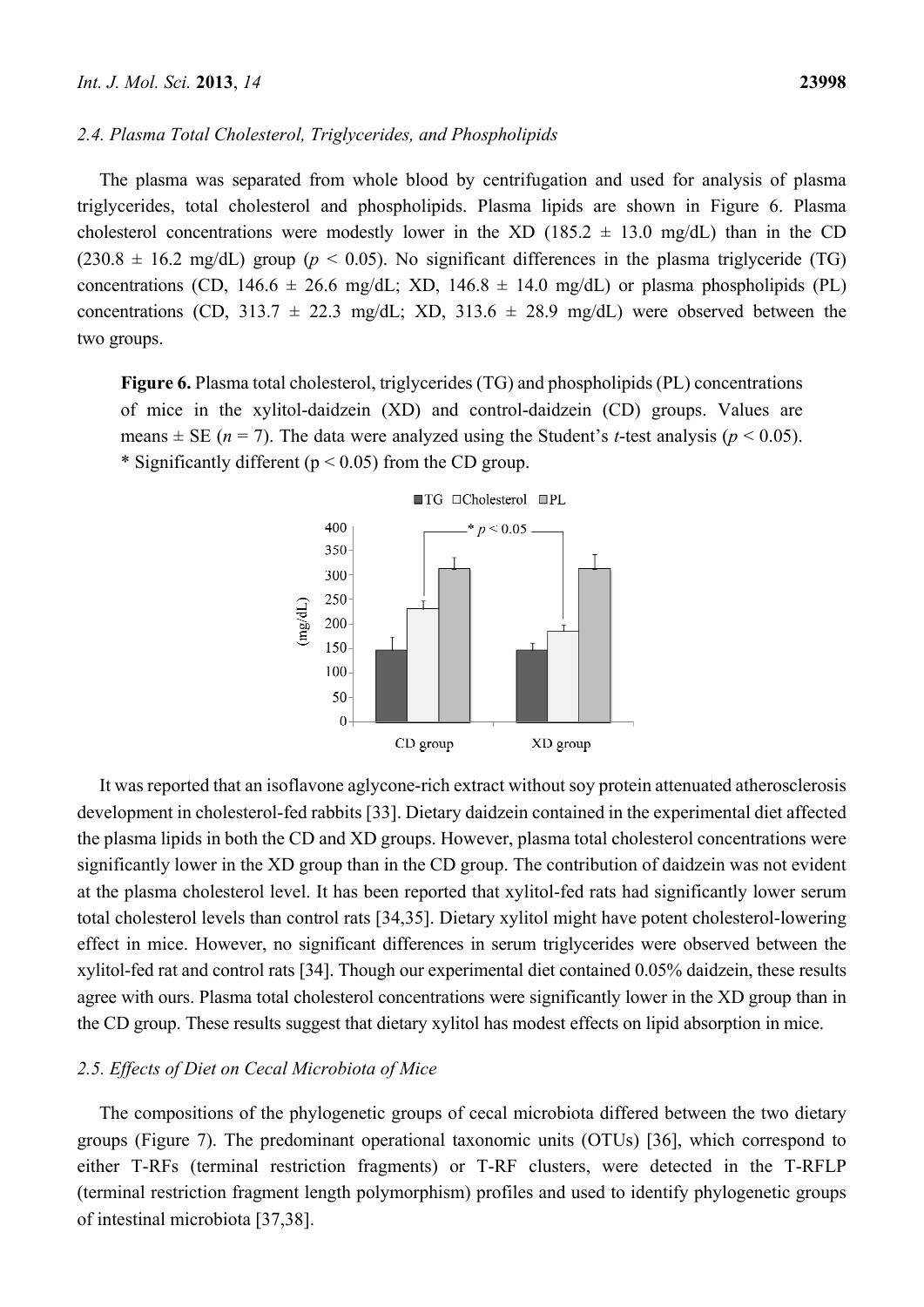**Figure 7.** Composition of cecal intestinal microbiota of mice in the CD and XD groups. OTUs (operational taxonomic units), which correspond to either T-RFs (terminal restriction fragments) or T-RF clusters, detected by T-RFLP (terminal restriction fragment length polymorphism) analysis. Values are means  $\pm$  SE (*n* = 7). \* Significantly different (*p* < 0.05) from the CD group. Data were analyzed using the Student's *t*-test analysis. Letters correspond to the following phylogenetic bacterial groups: (**A**) *Bacteroides*, *Clostridium* cluster IV (OTUs 370); (**B**) *Clostridium* cluster IV (OTUs 168, 749); (**C**) *Clostridium* cluster IX, *Megamonas* (OTUs 110); (**D**) *Clostridium* cluster XI (OTUs 338); (**E**) *Clostridium*  subcluster XIVa (OTUs 106, 494, 505, 517, 754, 955, 990); (**F**) *Clostridium* cluster XI, *Clostridium* subcluster XIVa (OTUs 919); (**G**) *Clostridium* subcluster XIVa, *Enterobacteriales*  (OTUs 940); (**H**) *Clostridium* cluster XVIII (OTUs 423, 650); (**I**) *Bacteroides* (OTUs 469, 853); (**J**) *Bifidobacterium* (OTUs 124); (**K**) *Lactobacillales* (OTUs 332, 520, 657); (**L**) *Prevotella* (OTUs 137, 317); and (**M**) others.



The occupation ratios of *Bacteroides* [operational taxonomic units (OTUs) 469, 853] were significantly greater in the CD than in the XD group ( $p < 0.05$ ). Dietary xylitol-feeding may reduce *Bacteroides* (OTUs 469, 853). *Bacteroides* belongs to Gram-negative bacteria.

It has been shown that xylitol feeding caused a clear shift in rodent fecal microbial populations from Gram-negative to Gram-positive bacteria [21]. In human volunteers a similar shift was observed even after a single 30-g oral dose of xylitol [21].

It has been confirmed that human intestinal microbiota predominantly consists of members of approximately 10 phylogenetic bacterial groups and that these bacterial groups can be distinguished by the T-RFLP system developed by Nagashima *et al.* [37,38]. We used this Nagashima method [37,38] although it cannot completely distinguish between Gram-negative and Gram-positive bacteria. However, in our results, the occupation ratios of *Bifidobacterium* tended to increase in the XD group. *Bifidobacterium* belongs to Gram-positive bacteria.

The occupation ratios of *Prevotella* tended to increase in the XD group. There are few reports with respect to the effects of dietary xylitol on *Prevotella*. We cannot explain this phenomenon.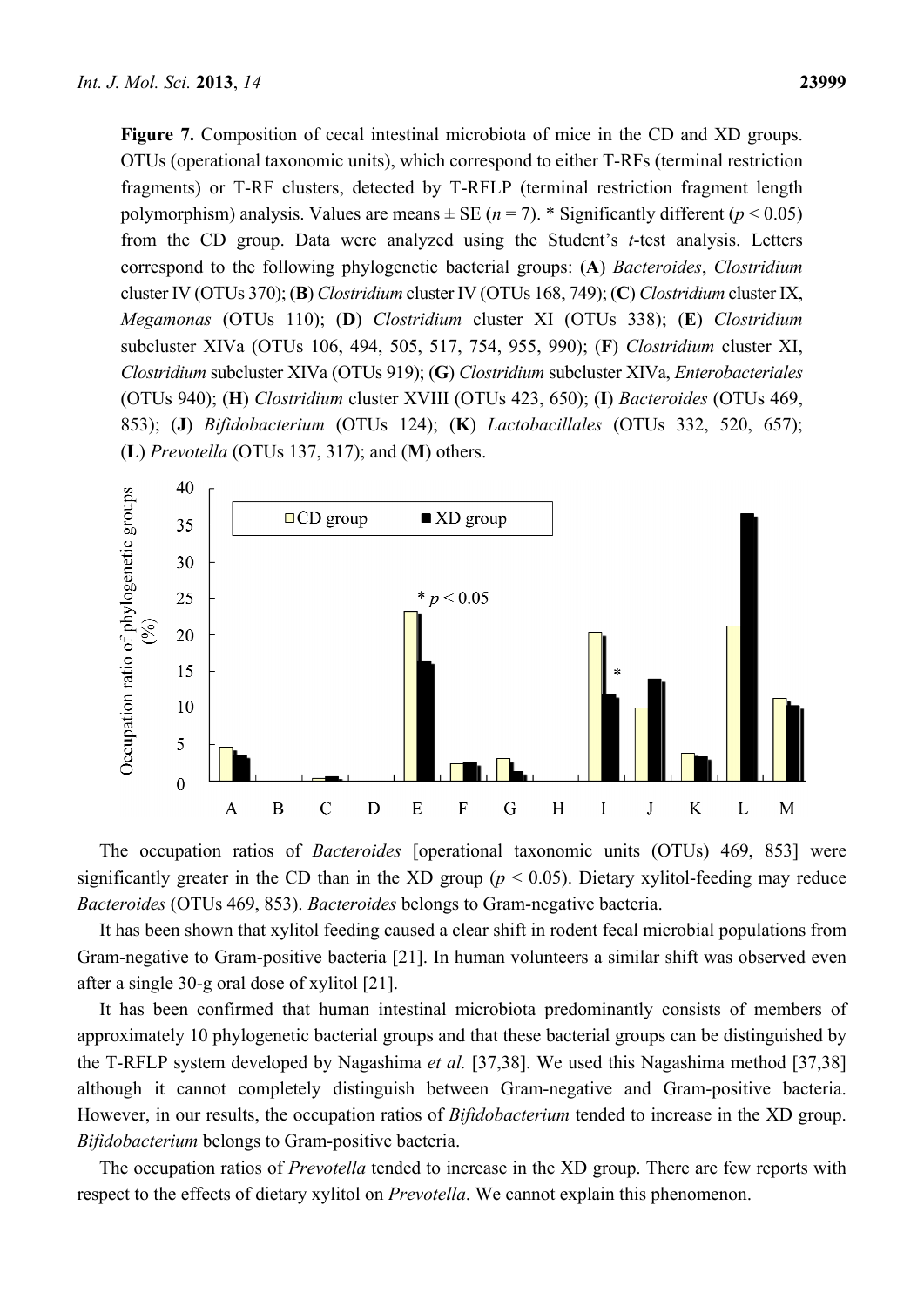Some diets affect the composition of intestinal microbiota [39]. It has been reported that diet affects the microbiota in terms of both structure and gene expression [40]. Switching from a low-fat, plant polysaccharide-rich diet to a high-fat, high-sugar "Western" diet shifted the population of the microbiota within a single day, changed the representation of metabolic pathways in the microbiome, and altered microbiome gene expression [40]. It has been reported that dietary fat significantly affects intestinal microbiota [40,41]. In our result, the XD diet significantly affected the fecal lipid contents. Differences in lipid concentrations of the gut also might affect the composition and/or metabolic activities of intestinal microbiota.

A limitation of our study was that we could not identify what kind of intestinal bacteria were stimulated by the supplementation of dietary xylitol *in vitro.* Further studies are needed to clarify these effects.

## **3. Experimental Section**

### *3.1. Materials*

Daidzein and equol were purchased from LC Laboratories (Woburn, MA, USA). Dihydrodaidzein was purchased from Toronto Research Chemicals, Inc. (North York, ON, Canada). β-Glucuronidase type H-5 was obtained from Sigma (St. Louis, MO, USA). Xylitol was purchased from Wako Pure Chemical Industries, Ltd. (Osaka, Japan).

## *3.2. Treatment of Animals*

Male Crj: CD-1 (ICR) mice (6 weeks old) were purchased from Charles River Japan, Inc. (Kanagawa, Japan). All mice were specific pathogen-free (SPF) and were housed in conventional conditions in our laboratory. The mice were randomly divided into two groups of seven animals each. The animals were housed individually in suspended stainless-steel cages with wire mesh bottoms, in a room kept at  $24 \pm 0.5$  °C and a relative humidity of 65%, with 12 h periods of light and dark. Mice were fed an AIN-93M diet [42] for 9 days. After 9 days, the diet was replaced with a 0.05% daidzein (CD) diet (as control diet) or 0.05% daidzein-5% xylitol (XD) diet, for 28 days. After 21 days from the start of the experimental diet feeding, all animals were moved to individual metabolic cages (Tecniplast S.P.A., Buguggiate, Italy). Urine was collected from all mice for 45 h. Urinary amounts of isoflavonoids were measured. The purified diet and water were provided *ad libitum*. Table 1 presents the composition of each diet. Body weight and food consumption were measured during the experiment. Feces were collected during the experiment in a metabolic cage. Feces were dried with a freeze dryer (FD-1000; Tokyo Rikakikai Co., Ltd., Tokyo, Japan) for 24 h. The trap cooling temperature was −45 °C. After the experimental diet feeding period, the mice were anesthetized by 30 mg/kg of intraperitoneal injection of pentobarbital sodium and blood samples were taken from the abdominal aorta and placed in heparinized tubes. All mice were euthanized by  $CO<sub>2</sub>$ . The plasma was separated from whole blood by centrifugation and stored at −80 °C until analysis of plasma lipids. The liver, visceral fat, and cecal contents were collected. Cecal contents were stored at −80 °C until T-RFLP analysis of intestinal microbiota. The liver samples and visceral fat were weighed. All procedures involving mice in this study were approved by the Animal Care Committee of the National Food Research Institute (Tsukuba, Japan), in accordance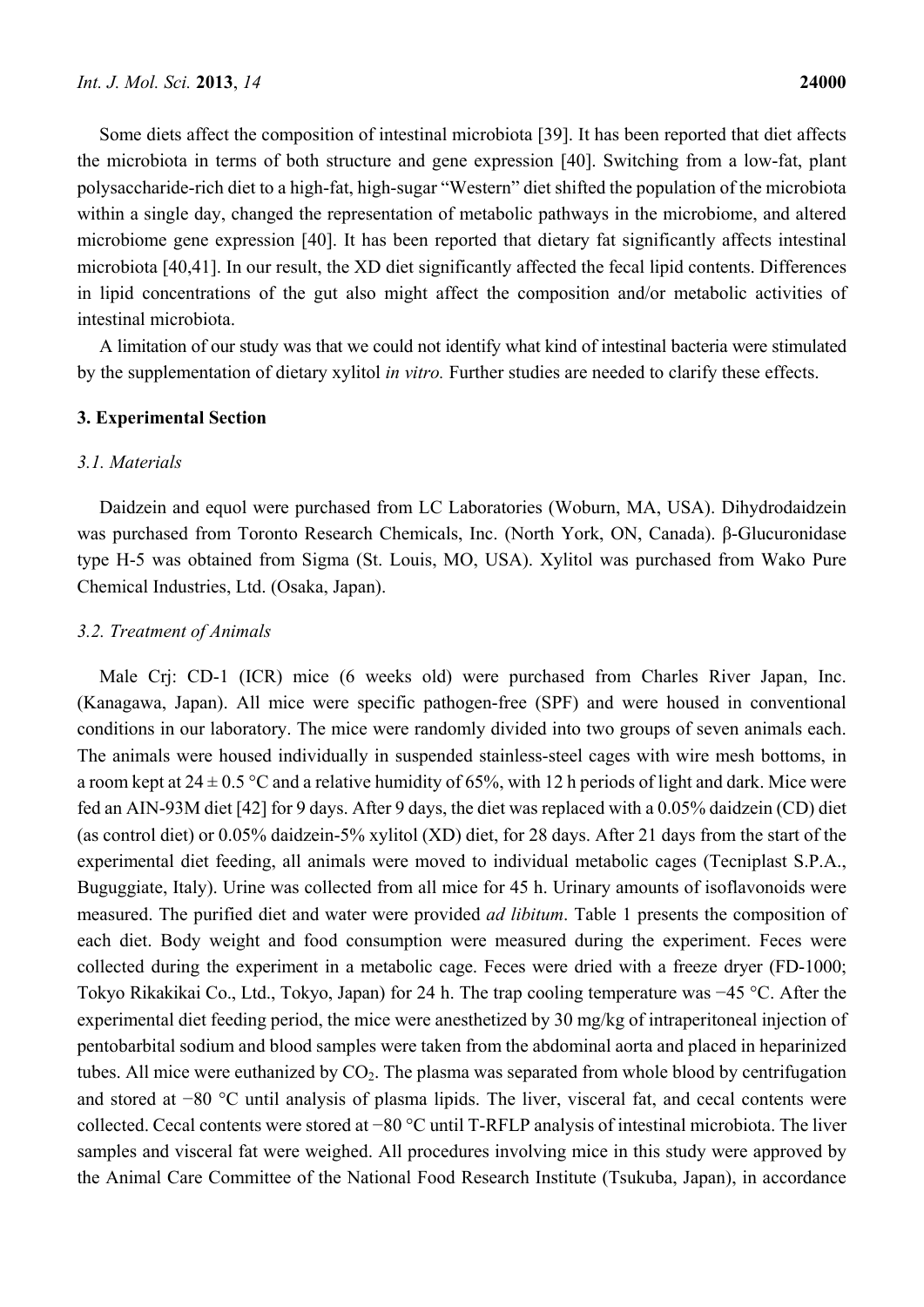with the "Guidelines for Animal Care and Experimentation" of the National Food Research Institute, National Agriculture and Food Research Organization (NARO, Tsukuba, Japan).

## *3.3. Measurement of Plasma Cholesterol, Triglycerides, and Phospholipids*

The following tests were performed with kits obtained from Wako Pure Chemical Industries Ltd. (Osaka, Japan). Total plasma cholesterol concentrations were measured using a cholesterol E-test kit based on cholesterol oxidase [43]. Plasma triglyceride concentrations were measured using a triglyceride E-test kit based on the glycerol-3-phosphate oxidase method [44]. Plasma phospholipid concentrations were measured using a phospholipid C-test kit based on the choline oxidase method [45].

| <b>Ingredient</b> (g/kg Diet) | <b>AIN-93M</b> | <b>CD</b> Diet | <b>XD Diet</b> |
|-------------------------------|----------------|----------------|----------------|
| Corn starch                   | 465.692        | 455.692        | 405.692        |
| Casein                        | 140            | 140            | 140            |
| $\alpha$ -Corn starch         | 155            | 154.5          | 154.5          |
| Sucrose                       | 100            | 100            | 100            |
| Lard                          |                | 50             | 50             |
| Soy bean oil                  | 40             |                |                |
| Cellulose                     | 50             | 50             | 50             |
| Mineral mix (AIN-93M-Mix)     | 35             | 35             | 35             |
| Vitamin mix (AIN-93-Mix)      | 10             | 10             | 10             |
| L-Cystine                     | 1.8            | 1.8            | 1.8            |
| Tert-butylhydroquinone        | 0.008          | 0.008          | 0.008          |
| Choline bitartrate            | 2.5            | 2.5            | 2.5            |
| Xylitol                       |                |                | 50             |
| Daidzein                      |                | 0.5            | 0.5            |

**Table 1.** Composition of the experimental diet.

## *3.4. Measurements of Fecal Weight and Fecal Lipid Extraction*

All feces were collected during the experiment in metabolic cage. Weights of feces were measured. Feces were then dried with a freeze dryer (FD-1000, Tokyo Rikakikai Co., Ltd., Tokyo, Japan) for 24 h. The trap cooling temperature was −45 °C. After drying, weights of freeze-dried feces were measured. Feces were milled with a food mill (TML17; TESCOM Co., Ltd., Tokyo, Japan) for 30 s. Fecal lipids were extracted from the fecal powder by the Bligh and Dyer method [46]. A milled feces (100 mg) was added to 1 mL of 0.1 M sodium acetate buffer (pH 5.0). 3.75 mL of chloroform:methanol (1:2 *v/v*) was added to the sample. All samples were vortexed for 120 s. Next, 1.25 mL of chloroform was added to the sample. All samples were vortexed for 60 s. 1.25 mL of dH<sub>2</sub>O was added to the sample. All samples were vortexed for 60 s and centrifuged at 3000 rpm for 10 min. The organic lower phase was removed using a Pasteur pipette and transferred to a glass test tube. The organic phase was evaporated under a gentle stream of dry nitrogen. The dried extracts were weighed.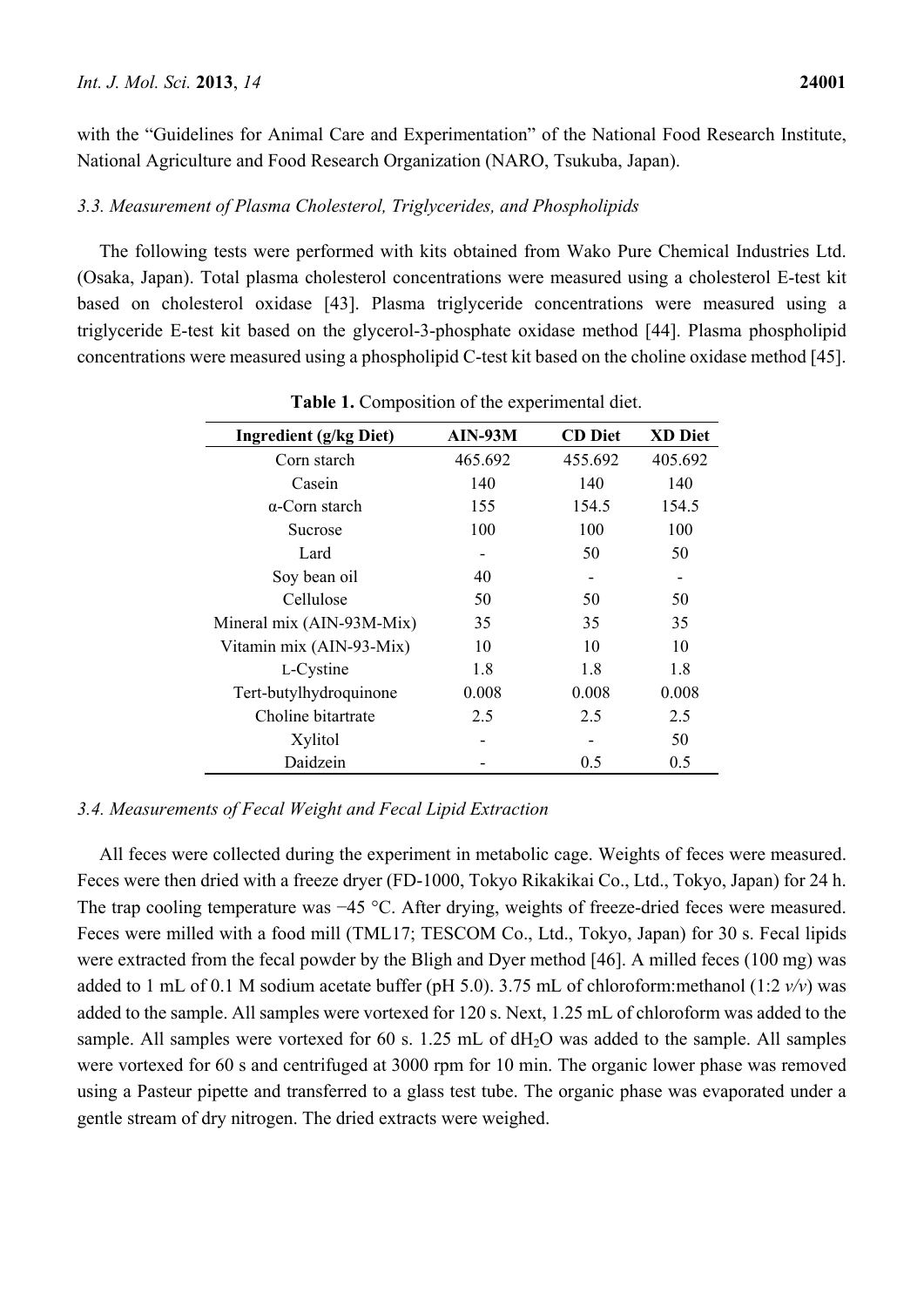#### *3.5. Analysis of Urinary Isoflavonoids*

An enzymatic hydrolysis of the isoflavone glucuronides was used for the total isoflavone content determination in the urine samples. A total of 200 μL of urine was added to 200 μL of β-glucuronidase H-5 solution (35 mg/mL; Sigma) in 0.2 M sodium acetate buffer (pH 5.0). Next, the mixture was incubated at 37 °C in a water bath for 3 h, followed by treatment with 400 μL of ethyl acetate, vortexing for 30 s, and centrifugation at  $5000 \times g$  for 10 min at 4 °C. The supernatants were transferred to an eggplant-type flask. The same volume as that used in the first extraction of ethyl acetate was added to the sediment, and the procedure was repeated. The supernatants from both extractions were pooled in the eggplant-type flask and evaporated completely using a rotary evaporator. The sample was then dissolved in 400 μL of 80% methanol and filtered through a 0.2-μm filter. Filtrates were used for HPLC analysis. For HPLC analysis, 20  $\mu$ L of each preparation were injected into a 250  $\times$  4.6-mm Capcell Pak MG C18 5-μm column (Shiseido, Tokyo, Japan). To detect isoflavonoids, a photodiode array detector (MD-1515; JASCO, Co., Ltd., Tokyo, Japan) was used to monitor the spectral data from 200 to 400 nm for each peak. To measure the isoflavonoids, daidzein, DHD and equol were used as standard samples. The spectral data at 254 nm was used to quantify daidzein  $(t<sub>R</sub> 15.8 \text{ min})$  and the spectral data at 280 nm was used to quantify equol  $(t_R \t22.4 \t min)$  and DHD  $(t_R \t12.0 \t min)$ . The mobile phase consisted of methanol/acetic acid/water (35:5:60, *v*/*v*/*v*). The running conditions of HPLC were a column temperature of 40 °C and a flow rate of 1 mL/min [47].

## *3.6. DNA Extraction from Cecal Contents*

DNA extractions from cecal contents were conducted according to Matsuki's method [48]. Cecal samples (20 mg) were washed three times by suspending them in 1.0 mL of phosphate-buffered saline (PBS) and centrifuging each preparation at  $14,000 \times g$  to remove possible PCR inhibitors. Following the third centrifugation, the cecal pellets were resuspended in a solution containing 0.2 mL of PBS and 250 μL of extraction buffer (200 mM Tris-HCl, 80 mM EDTA; pH 9.0) and 50 μL of 10% sodium dodecyl sulfate. A total of 300 mg of glass beads (diameter, 0.1 mm) and 500 μL of buffer-saturated phenol were added to the suspension, and the mixture was vortexed vigorously for 60 s using a Mini Bead*-*Beater (BioSpec Products Inc., Bartlesville, OK, USA) at a power level of 4800 rpm. Following centrifugation at 14,000× *g* for 5 min, 400 μL of the supernatant was collected. Phenol-chloroform-isoamyl alcohol extractions were then performed, and 250 μL of the supernatant was subjected to isopropanol precipitation. Finally, the DNA was suspended in 1 mL of Tris-EDTA buffer. The DNA preparation was adjusted to a final concentration of 10 μg/mL in TE and checked by 1.5% agarose gel electrophoresis.

## *3.7. PCR Conditions and Restriction Enzyme Digestion*

The PCR mixture (25 μL) was composed of Ex Taq buffer (Takara Bio Inc., Otsu, Japan), 2 mM of  $Mg^{2+}$ , and each deoxynucleoside triphosphate at a concentration of 200 µM. The amount of cecal DNA was 10 ng. The primers [37] used were 5' FAM (carboxyfluorescein)-labeled 516f (5'-TGCCAGCAGCCGCGGTA-3') and 1510r (5'-GGTTACCTTGTTACGACTT-3') at a concentration of 0.10 μM, template DNA, and 0.625 U of DNA polymerase (TaKaRa EX Taq; Takara Bio Inc., Otsu,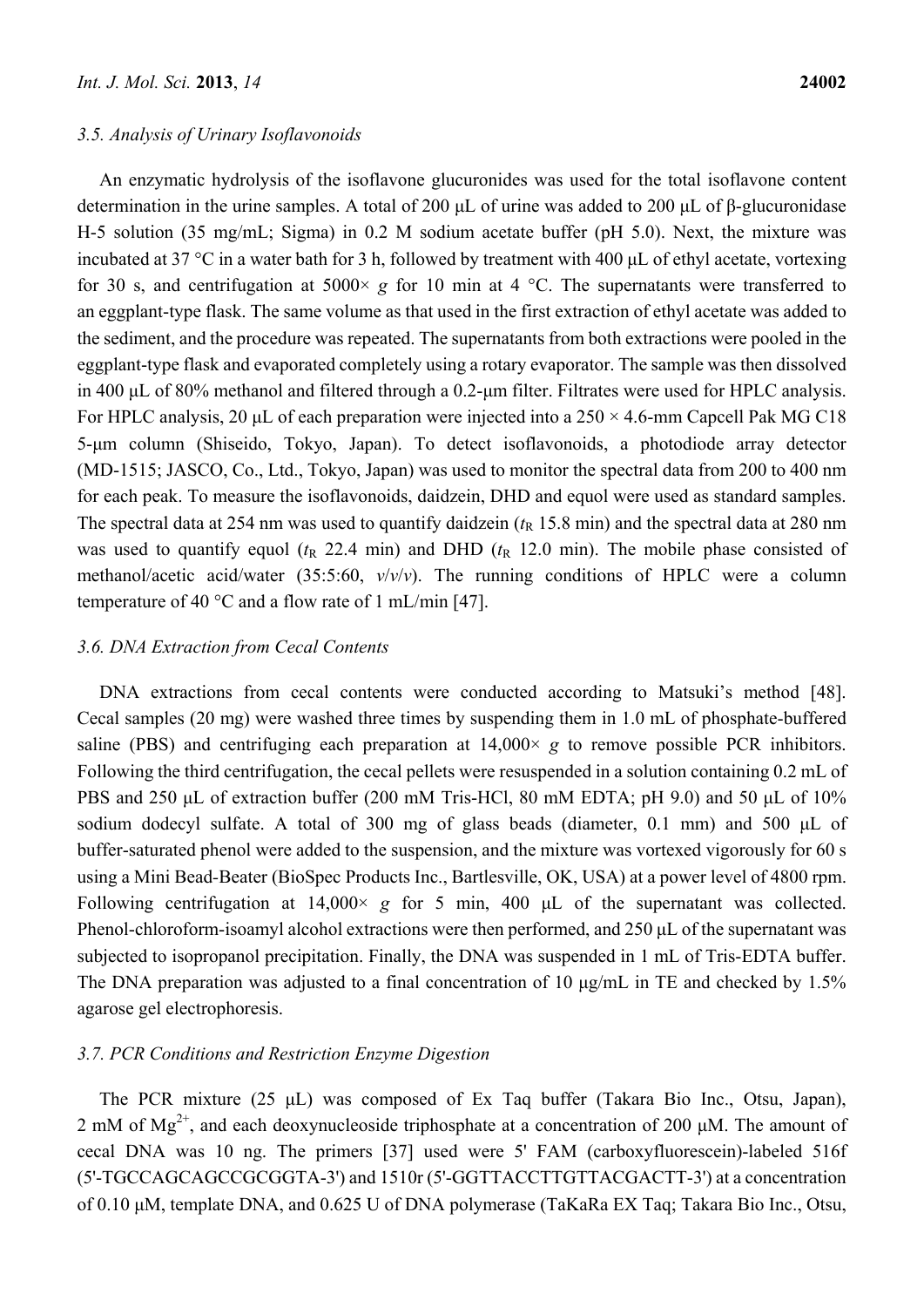Japan). This process was carried out using a PCR system (Dice system; Takara Bio Inc.). Amplification was performed with one cycle at 95 °C for 15 min, followed by 30 cycles at 95 °C for 30 s, 50 °C for 30 s, 72 °C for 1 min, and finally one cycle at 72 °C for 10 min. The amplification products were subjected to gel electrophoresis in 1.5% agarose followed by ethidium bromide staining. The PCR products were purified using spin columns (QIAquick; Qiagen KK, Tokyo, Japan) according to the manufacturer's instructions. The purified DNA was treated with 2 U of *Bsl*I (New England Biolabs, Ipswich, MA, USA) for 3 h at 55 °C [37].

# *3.8. T-RFLP (Terminal Restriction Fragment Length Polymorphism) Analysis*

T-RFLP (terminal restriction fragment length polymorphism) analysis is based on PCR amplification of a target gene. The amplification is performed with one primer whose 5' end is labeled with a fluorescent molecule. The mixture of amplicons is then subjected to a restriction reaction using a restriction enzyme. Following the restriction reaction, the mixture of fragments is separated using either capillary or polyacrylamide electrophoresis in a DNA sequencer, and the sizes of the different terminal fragments are determined by the fluorescence detector. We used this T-RFLP analysis in our experiment. The fluorescently labeled terminal restriction fragments (T-RFs) were analyzed by electrophoresis on an automated sequence analyzer (ABI PRISM 310 Genetic Analyzer; Applied Biosystems, Life Technologies Corporation, Carlsbad, CA, USA) in GeneScan mode. The restriction enzyme digestion mixture (2 μL) was mixed with 0.5 μL of size standards (MapMarker 1000; BioVentures, Inc., Murfreesboro, TN, USA) and 12 μL of deionized formamide. The mixture was denatured at 96 °C for 2 min and immediately chilled on ice. The injection time was 30 s for analysis of T-RFs from digestion with *Bsl*I. The run time was 40 min. The lengths and peak areas of T-RFs were determined with GeneMapper software (Applied Biosystems, Life Technologies Corporation). The predominant OTUs, which correspond to either T-RFs or T-RF clusters, were detected in the T-RFLP profiles and used to identify phylogenetic groups of intestinal microbiota [37,38].

#### *3.9. Statistics*

Data are expressed as the mean  $\pm$  standard error (SE). All data were analysed using Sigma Plot 11 (Systat Software, Inc., San Jose, CA, USA). The data were analysed with the Student's *t*-test or Mann-Whitney rank sum test. Statistical significance was reached with a *p*-value < 0.05.

## **4. Conclusions**

In conclusion, plasma total cholesterol concentrations were significantly lower in the XD group than in the CD group. Urinary amounts of equol were significantly higher in the XD group than in the CD group. The fecal lipid contents (% dry weight) were significantly greater in the XD group than in the CD group. The cecal microbiota differed between the two dietary groups. The occupation ratios of *Bacteroides*  (OTUs 469, 853) were significantly greater in the CD than in the XD group ( $p < 0.05$ ). This study suggests that xylitol has the potential to affect the metabolism of daidzein by altering the metabolic activity of the intestinal microbiota and/or gut environment. Given that equol affects bone health, dietary xylitol plus isoflavonoids may exert a favorable effect on bone health.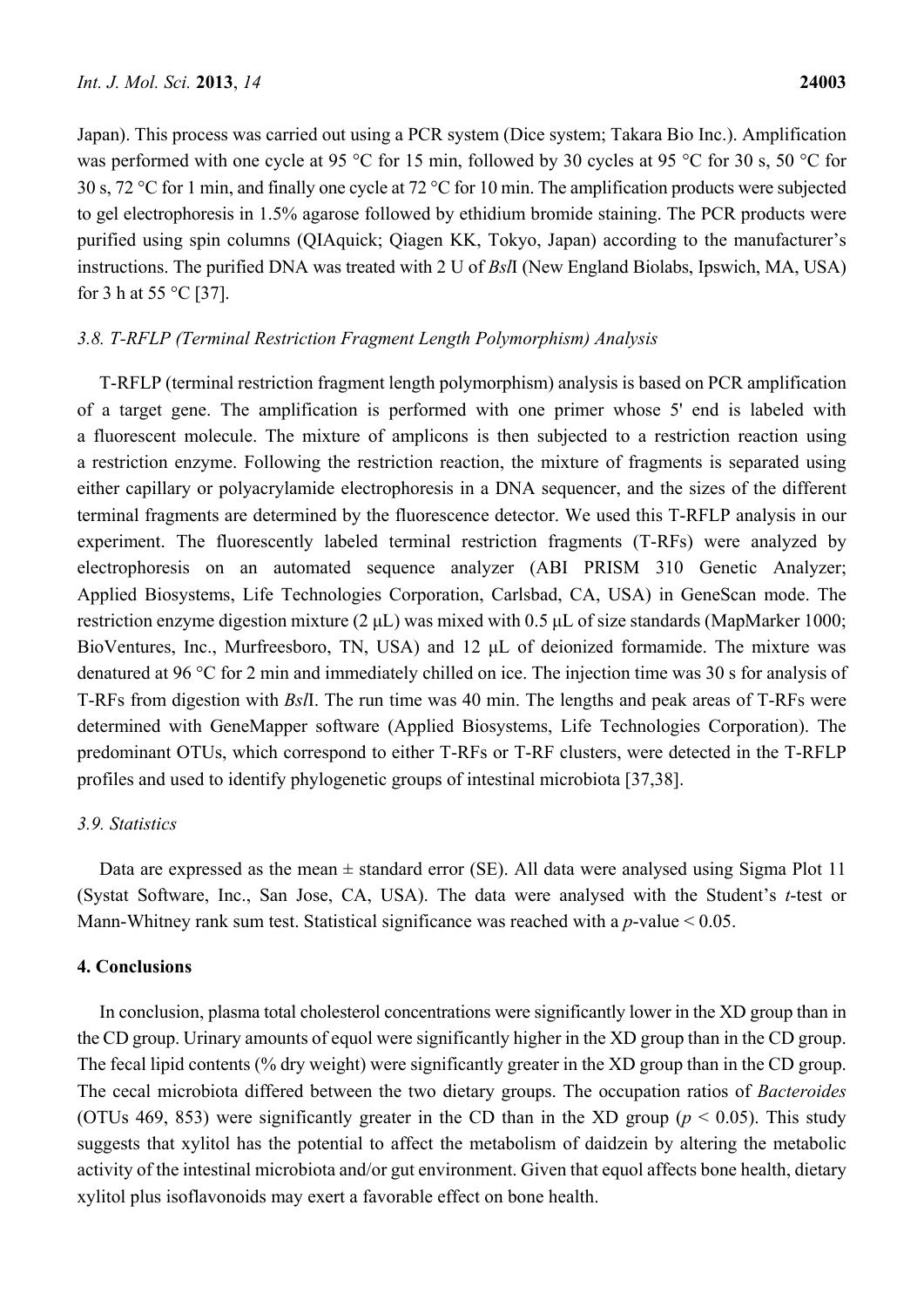# **Acknowledgments**

This study was financially supported by a Grant-in-Aid for Scientific Research (C) from the Japan Society for the Promotion of Science.

# **Conflicts of Interest**

The authors declare no conflict of interest.

# **References**

- 1. Goto, Y.; Anzai, M.; Chiba, M.; Ohneda, A.; Kawashima, S. Clinical effects of xylitol on carbohydrate and lipid metabolism in diabetes. *Lancet* **1965**, *2*, 918–921.
- 2. Amo, K.; Arai, H.; Uebanso, T.; Fukaya, M.; Koganei, M.; Sasaki, H.; Yamamoto, H.; Taketani, Y.; Takeda, E. Effects of xylitol on metabolic parameters and visceral fat accumulation. *J. Clin. Biochem. Nutr.* **2011**, *49*, 1–7.
- 3. Ishii, H.; Takahashi, H.; Mamori, H.; Murai, S.; Kanno, T. Effects of xylitol on carbohydrate metabolism in rat liver treated with carbon tetrachloride or alloxan. *Keio J. Med.* **1969**, *18*, 109–114.
- 4. Mattila, P.T.; Svanberg, M.J.; Pökkä, P.; Knuuttila, M. Dietary xylitol protects against weakening of bone biomechanical properties in ovariectomized rats. *J. Nutr.* **1998**, *128*, 1811–1814.
- 5. Mattila, P.T.; Svanberg, M.J.; Knuuttila, M.L. Increased bone volume and bone mineral content in xylitol-fed aged rats. *Gerontology* **2001**, *47*, 300–305.
- 6. Mattila, P.; Knuuttila, M.; Kovanen, V.; Svanberg, M. Improved bone biomechanical properties in rats after oral xylitol administration. *Calcif. Tissue Int.* **1999**, *64*, 340–344.
- 7. Svanberg, M.; Mattila, P.; Knuuttila, M. Dietary xylitol retards the ovariectomy-induced increase of bone turnover in rats. *Calcif. Tissue Int.* **1997**, *60*, 462–466.
- 8. Brommage, R.; Binacua, C.; Antille, S.; Carrie, A.L. Intestinal calcium absorption in rats is stimulated by dietary lactulose and other resistant sugars. *J. Nutr.* **1993**, *123*, 2186–2194.
- 9. Barnes, S. The biochemistry, chemistry and physiology of the isoflavones in soybeans and their food products. *Lymphat. Res. Biol.* **2010**, *8*, 89–98.
- 10. Uesugi, T.; Toda, T.; Tsuji, K.; Ishida, H. Comparative study on reduction of bone loss and lipid metabolism abnormality in ovariectomized rats by soy isoflavones, daidzin, genistin, and glycitin. *Biol. Pharm. Bull.* **2001**, *24*, 368–372.
- 11. Breinholt, V.; Larsen, J.C. Detection of weak estrogenic flavonoids using a recombinant yeast strain and a modified MCF7 cell proliferation assay. *Chem. Res. Toxicol.* **1998**, *11*, 622–629.
- 12. Chang, Y.C.; Nair, M.G. Metabolism of daidzein and genistein by intestinal bacteria. *J. Nat. Prod.* **1995**, *58*, 1892–1896.
- 13. Setchell, K.D.; Borriello, S.P.; Hulme, P.; Kirk, D.N.; Axelson, M. Nonsteroidal estrogens of dietary origin: Possible roles in hormone-dependent disease. *Am. J. Clin. Nutr.* **1984**, *40*, 569–578.
- 14. Bolca, S.; Possemiers, S.; Herregat, A.; Huybrechts, I.; Heyerick, A.; de Vriese, S.; Verbruggen, M.; Depypere, H.; de Keukeleire, D.; Bracke, M.; *et al.* Microbial and dietary factors are associated with the equol producer phenotype in healthy postmenopausal women. *J. Nutr.* **2007**, *137*, 2242–2246.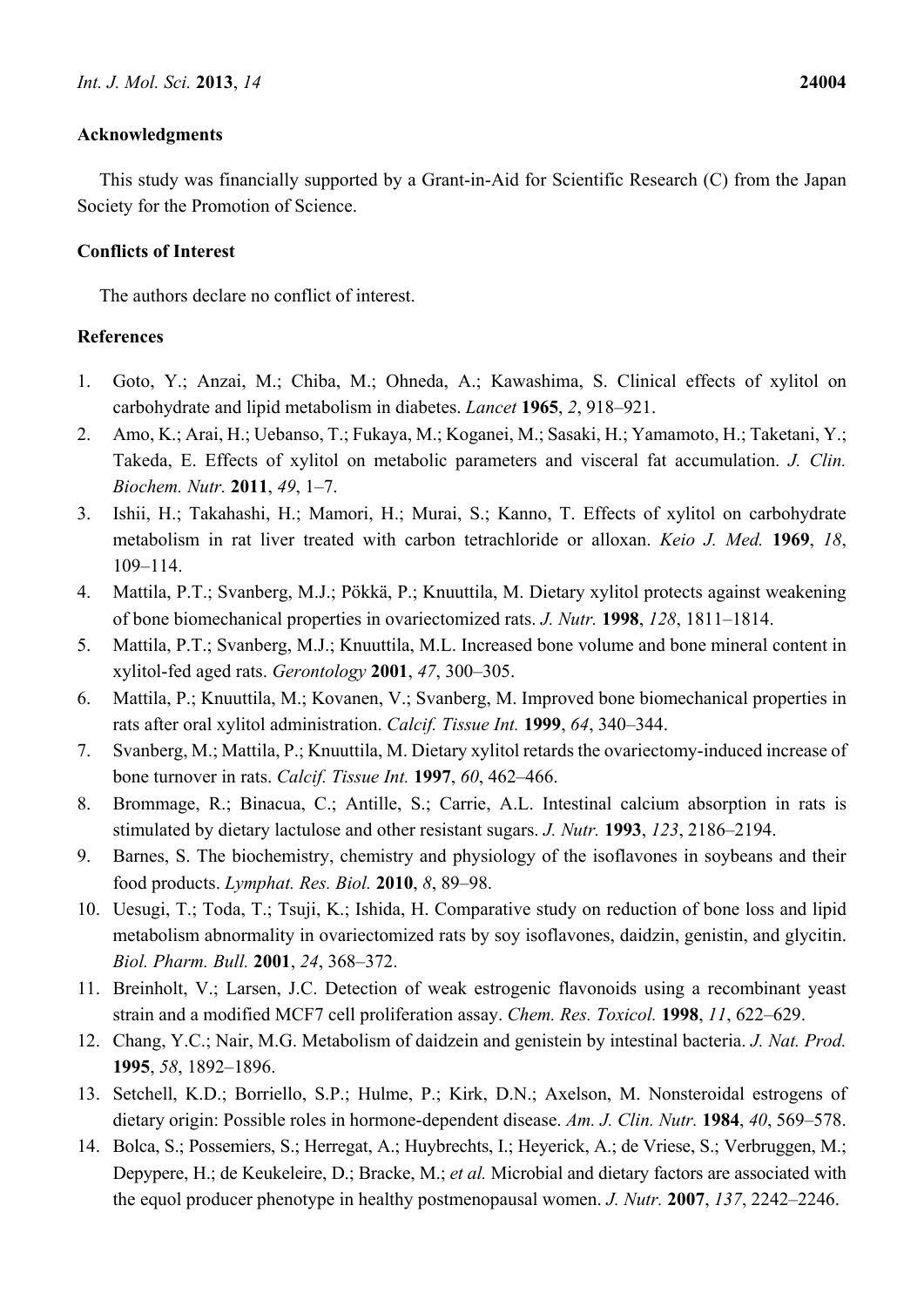- 15. Setchell, K.D.; Clerici, C.; Lephart, E.D.; Cole, S.J.; Heenan, C.; Castellani, D.; Wolfe, B.E.; Nechemias-Zimmer, L.; Brown, N.M.; Lund, T.D.; *et al. S*-equol, a potent ligand for estrogen receptor β, is the exclusive enantiomeric form of the soy isoflavone metabolite produced by human intestinal bacterial flora. *Am. J. Clin. Nutr.* **2005**, *81*, 1072–1079.
- 16. Atkinson, C.; Frankenfeld, C.L.; Lampe, J.W. Gut bacterial metabolism of the soy isoflavone daidzein: Exploring the relevance to human health. *Exp. Biol. Med.* **2005**, *230*, 155–170.
- 17. Bowey, E.; Adlercreutz, H.; Rowland, I. Metabolism of isoflavones and lignans by the gut microflora: A study in germ-free and human flora associated rats. *Food Chem. Toxicol.* **2003**, *41*, 631–636.
- 18. Akaza, H.; Miyanaga, N.; Takashima, N.; Naito, S.; Hirao, Y.; Tsukamoto, T.; Fujioka, T.; Mori, M.; Kim, W.J.; Song, J.M.; *et al.* Comparisons of percent equol producers between prostate cancer patients and controls: Case-controlled studies of isoflavones in Japanese, Korean and American residents. *Jpn. J. Clin. Oncol.* **2004**, *34*, 86–89.
- 19. Frankenfeld, C.L.; Atkinson, C.; Thomas, W.K.; Goode, E.L.; Gonzalez, A.; Jokela, T.; Wahala, K.; Schwartz, S.M.; Li, S.S.; Lampe, J.W. Familial correlations, segregation analysis, and nongenetic correlates of soy isoflavone-metabolizing phenotypes. *Exp. Biol. Med.* **2004**, *229*, 902–913.
- 20. Turnbaugh, P.J.; Ley, R.E.; Mahowald, M.A.; Magrini, V.; Mardis, E.R.; Gordon, J.I. An obesity-associated gut microbiome with increased capacity for energy harvest. *Nature* **2006**, *444*, 1027–1031.
- 21. Salminen, S.; Salminen, E.; Koivistoinen, P.; Bridges, J.; Marks, V. Gut microflora interactions with xylitol in the mouse, rat and man. *Food Chem. Toxicol.* **1985**, *23*, 985–990.
- 22. Wang, X.L.; Hur, H.G.; Lee, J.H.; Kim, K.T.; Kim, S.I. Enantioselective synthesis of *S*-equol from dihydrodaidzein by a newly isolated anaerobic human intestinal bacterium. *Appl. Environ. Microbiol.* **2005**, *71*, 214–219.
- 23. Rafii, F.; Jackson, L.D.; Ross, I.; Heinze, T.M.; Lewis, S.M.; Aidoo, A.; Lyn-Cook, L.; Manjanatha, M. Metabolism of daidzein by fecal bacteria in rats. *Comp. Med.* **2007**, *57*, 282–286.
- 24. Mäkeläinen, H.S.; Mäkivuokko, H.A.; Salminen, S.J.; Rautonen, N.E.; Ouwehand, A.C. The effects of polydextrose and xylitol on microbial community and activity in a 4-stage colon simulator. *J. Food Sci.* **2007**, *72*, M153–M159.
- 25. Minamida, K.; Tanaka, M.; Abe, A.; Sone, T.; Tomita, F.; Hara, H.; Asano, K. Production of equol from daidzein by Gram-positive rod-shaped bacterium isolated from rat intestine. *J. Biosci. Bioeng.* **2006**, *102*, 247–250.
- 26. Salminen, E.K.; Salminen, S.J.; Porkka, L.; Kwasowski, P.; Marks, V.; Koivistoinen, P.E. Xylitol *vs* glucose: Effect on the rate of gastric emptying and motilin, insulin, and gastric inhibitory polypeptide release. *Am. J. Clin. Nutr.* **1989**, *49*, 1228–1232.
- 27. Mattila, P.T.; Svanberg, M.J.; Jämsä, T.; Knuuttila, M.L. Improved bone biomechanical properties in xylitol-fed aged rats. *Metabolism* **2002**, *51*, 92–96.
- 28. Svanberg, M.; Knuuttila, M. Dietary xylitol prevents ovariectomy induced changes of bone inorganic fraction in rats. *Bone Miner.* **1994**, *26*, 81–88.
- 29. Fujioka, M.; Uehara, M.; Wu, J.; Adlercreutz, H.; Suzuki, K.; Kanazawa, K.; Takeda, K.; Yamada, K.; Ishimi, Y. Equol, a metabolite of daidzein, inhibits bone loss in ovariectomized mice. *J. Nutr.* **2004**, *134*, 2623–2627.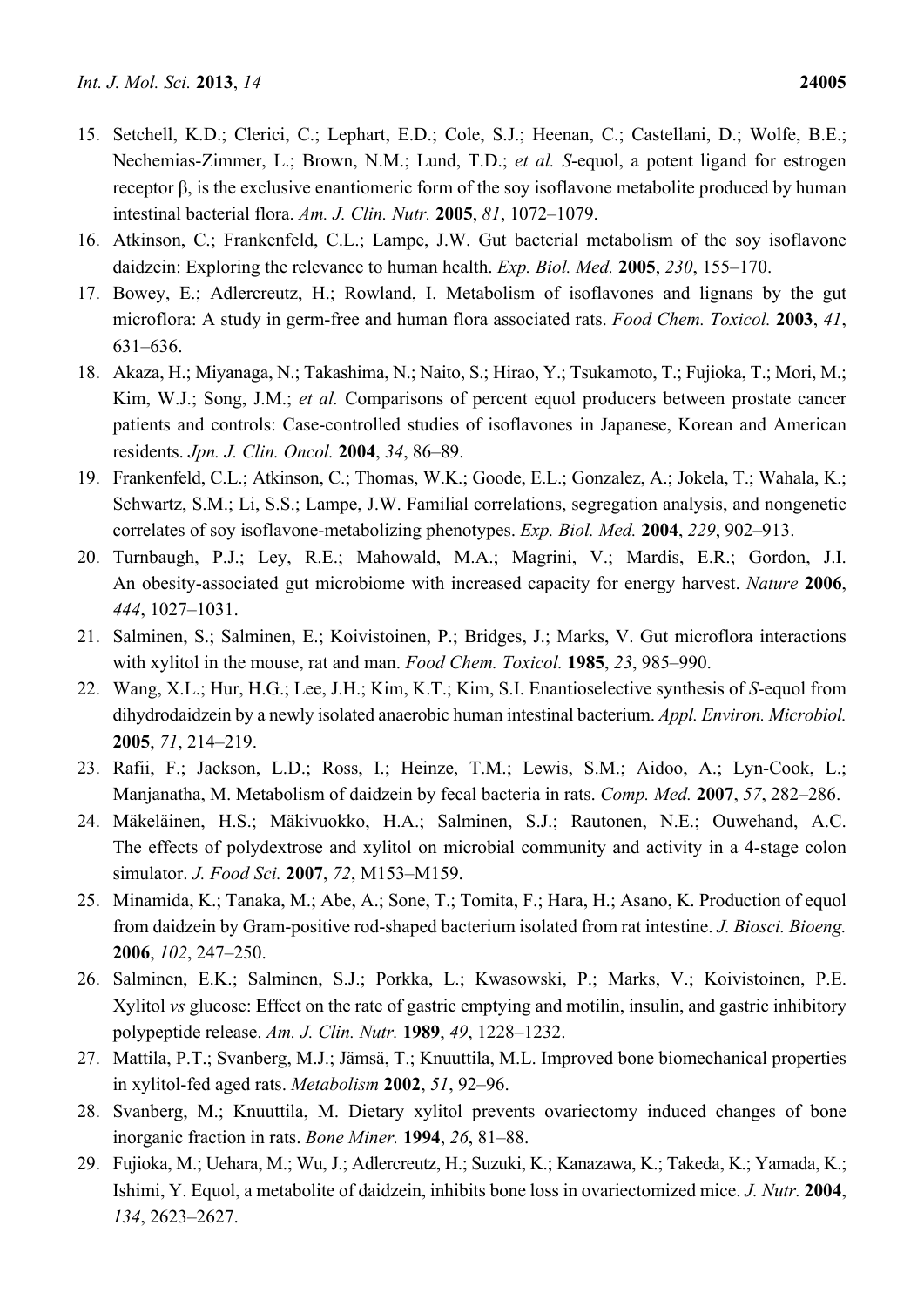- 30. Ohta, A.; Uehara, M.; Sakai, K.; Takasaki, M.; Adlercreutz, H.; Morohashi, T.; Ishimi, Y. A combination of dietary fructooligosaccharides and isoflavone conjugates increases femoral bone mineral density and equol production in ovariectomized mice. *J. Nutr.* **2002**, *132*, 2048–2054.
- 31. Tousen, Y.; Ezaki, J.; Fujii, Y.; Ueno, T.; Nishimuta, M.; Ishimi, Y. Natural *S*-equol decreases bone resorption in postmenopausal, non-equol-producing Japanese women: A pilot randomized, placebo-controlled trial. *Menopause* **2011**, *18*, 563–574.
- 32. Shafer, R.B.; Levine, A.S.; Marlette, J.M.; Morley, J.E. Effects of xylitol on gastric emptying and food intake. *Am. J. Clin. Nutr.* **1987**, *45*, 744–747.
- 33. Yamakoshi, J.; Piskula, M.K.; Izumi, T.; Tobe, K.; Saito, M.; Kataoka, S.; Obata, A.; Kikuchi, M. Isoflavone aglycone-rich extract without soy protein attenuates atherosclerosis development in cholesterol-fed rabbits. *J. Nutr.* **2000**, *130*, 1887–1893.
- 34. Mäkinen, K.K.; Hämäläinen, M.M. Metabolic effects in rats of high oral doses of galactitol, mannitol and xylitol. *J. Nutr.* **1985**, *115*, 890–899.
- 35. Islam, M.S. Effects of xylitol as a sugar substitute on diabetes-related parameters in nondiabetic rats. *J. Med. Food* **2011**, *14*, 505–511.
- 36. Torok, V.A.; Ophel-Keller, K.; Loo, M.; Hughes, R.J. Application of methods for identifying broiler chicken gut bacterial species linked with increased energy metabolism. *Appl. Environ. Microbiol.* **2008**, *74*, 783–791.
- 37. Nagashima, K.; Hisada, T.; Sato, M.; Mochizuki, J. Application of new primer-enzyme combinations to terminal restriction fragment length polymorphism profiling of bacterial populations in human feces. *Appl. Environ. Microbiol.* **2003**, *69*, 1251–1262.
- 38. Nagashima, K.; Mochizuki, J.; Hisada, T.; Suzuki, S.; Shimomura, K. Phylogenetic analysis of 16S ribosomal RNA gene sequences from human fecal microbiota and improved utility of terminal restriction fragment length polymorphism profiling. *Biosci. Microflora* **2006**, *25*, 99–107.
- 39. Walker, A.W.; Ince, J.; Duncan, S.H.; Webster, L.M.; Holtrop, G.; Ze, X.; Brown, D.; Stares, M.D.; Scott, P.; Bergerat, A.; *et al.* Dominant and diet-responsive groups of bacteria within the human colonic microbiota. *ISME J.* **2011**, *5*, 220–230.
- 40. Turnbaugh, P.J.; Ridaura, V.K.; Faith, J.J.; Rey, F.E.; Knight, R.; Gordon, J.I. The effect of diet on the human gut microbiome: A metagenomic analysis in humanized gnotobiotic mice. *Sci. Transl. Med.* **2009**, doi:10.1126/scitranslmed.3000322.
- 41. De La Serre, C.B.; Ellis, C.L.; Lee, J.; Hartman, A.L.; Rutledge, J.C.; Raybould, H.E. Propensity to high-fat diet-induced obesity in rats is associated with changes in the gut microbiota and gut inflammation. *Am. J. Physiol. Gastrointest. Liver Physiol.* **2010**, *299*, G440–G448.
- 42. Reeves, P.G.; Nielsen, F.H.; Fahey, G.C., Jr. AIN-93 purified diets for laboratory rodents: Final report of the American Institute of Nutrition ad hoc writing committee on the reformulation of the AIN-76A rodent diet. *J. Nutr.* **1993**, *123*, 1939–1951.
- 43. Allain, C.C.; Poon, L.S.; Chan, C.S.; Richmond, W.; Fu, P.C. Enzymatic determination of total serum cholesterol. *Clin. Chem.* **1974**, *20*, 470–475.
- 44. Spayd, R.W.; Bruschi, B.; Burdick, B.A.; Dappen, G.M.; Eikenberry, J.N.; Esders, T.W.; Figueras, J.; Goodhue, C.T.; LaRossa, D.D.; Nelson, R.W.; *et al.* Multilayer film elements for clinical analysis: Applications to representative chemical determinations. *Clin. Chem.* **1978**, *24*, 1343–1350.